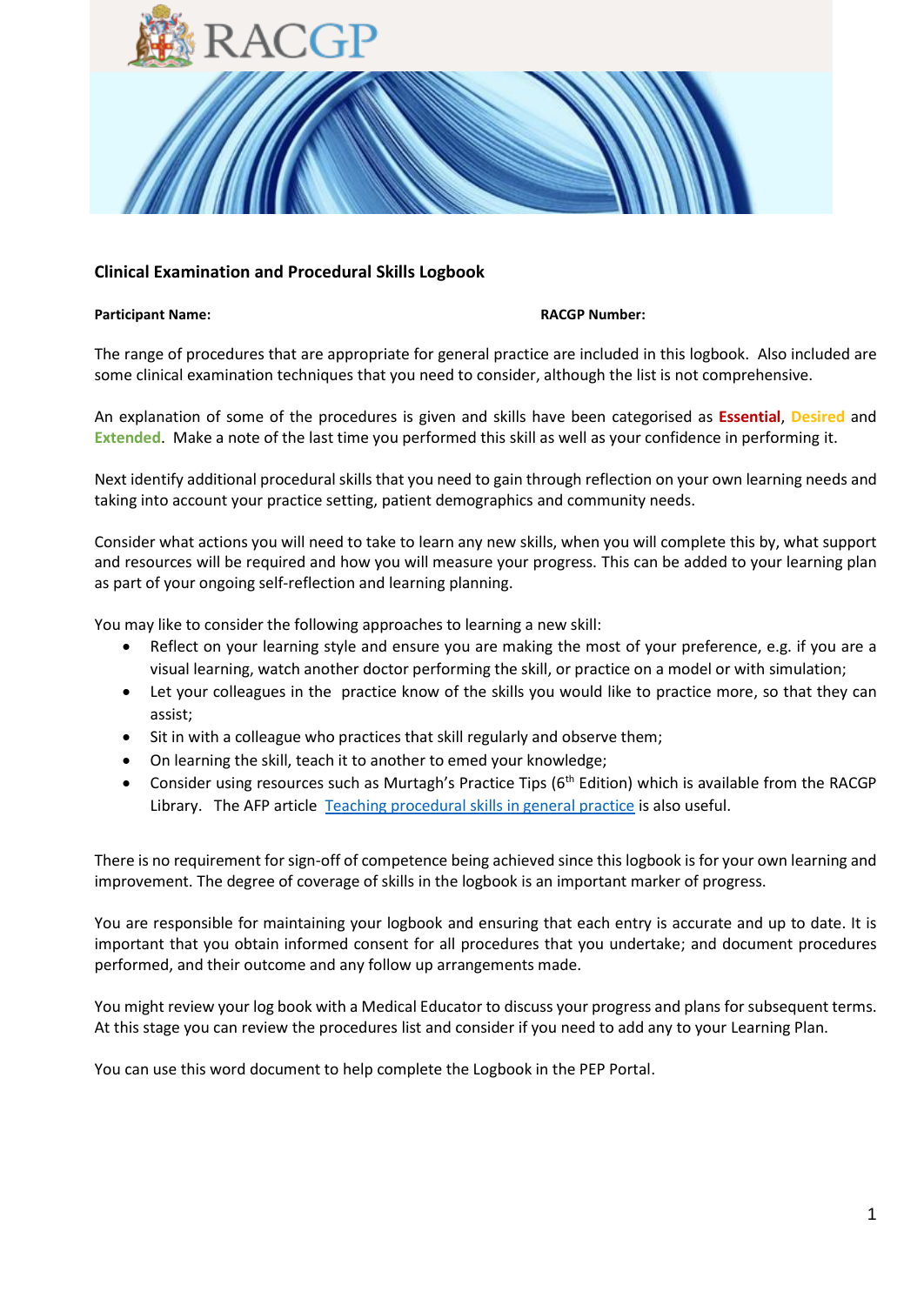

| <b>Skill</b>                                                                                                                         | Date Last<br><b>Performed</b> | Needs to<br>acquire<br>skill | Can<br>perform<br>but needs<br>support | Confident<br>with skill | Plan for learning this skill |
|--------------------------------------------------------------------------------------------------------------------------------------|-------------------------------|------------------------------|----------------------------------------|-------------------------|------------------------------|
| <b>General</b>                                                                                                                       |                               |                              |                                        |                         |                              |
| Venepuncture                                                                                                                         |                               |                              |                                        |                         |                              |
| Intravenous cannulation                                                                                                              |                               |                              |                                        |                         |                              |
| Collection of swabs for pathology including post-<br>nasal                                                                           |                               |                              |                                        |                         |                              |
| ■ Fungal scraping and specimen collection                                                                                            |                               |                              |                                        |                         |                              |
| $\blacksquare$ Advise patients how to appropriately collect                                                                          |                               |                              |                                        |                         |                              |
| faecal, urine and sputum specimens                                                                                                   |                               |                              |                                        |                         |                              |
| Intramuscular injections                                                                                                             |                               |                              |                                        |                         |                              |
| Subcutaneous injections                                                                                                              |                               |                              |                                        |                         |                              |
| Sterile technique for procedures                                                                                                     |                               |                              |                                        |                         |                              |
| ■ Wound care (dressings)                                                                                                             |                               |                              |                                        |                         |                              |
|                                                                                                                                      |                               |                              |                                        |                         |                              |
| <b>Cardiovascular</b>                                                                                                                |                               |                              |                                        |                         |                              |
| ■ ECG recording and interpretation (including lead<br>placement on the patient and operation of practice<br>equipment to record ECG) |                               |                              |                                        |                         |                              |
|                                                                                                                                      |                               |                              |                                        |                         |                              |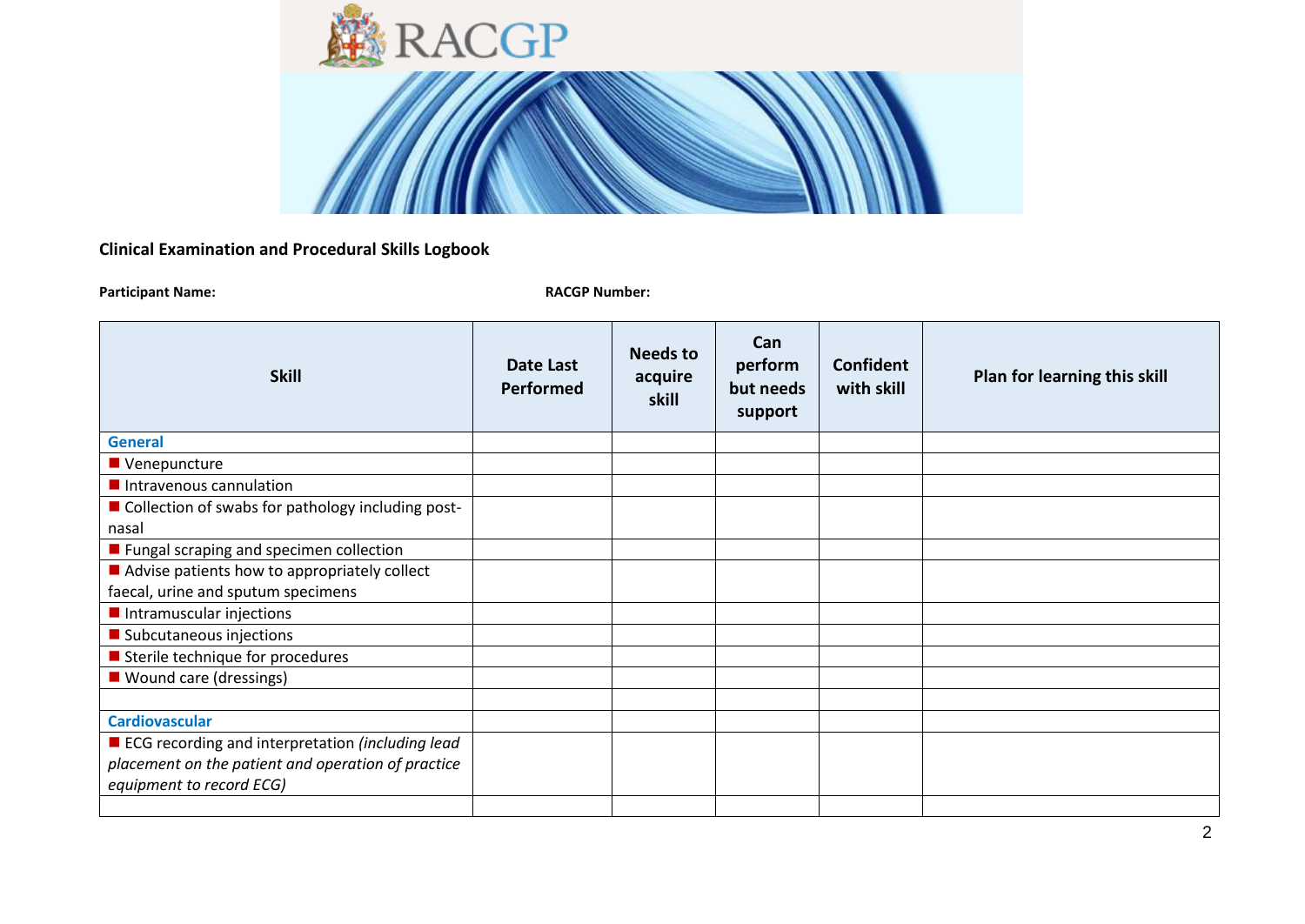

| <b>Skill</b>                                  | Date Last<br>Performed | <b>Needs to</b><br>acquire<br>skill | Can<br>perform<br>but needs<br>support | <b>Confident</b><br>with skill | Plan for learning this skill |
|-----------------------------------------------|------------------------|-------------------------------------|----------------------------------------|--------------------------------|------------------------------|
| <b>Respiratory</b>                            |                        |                                     |                                        |                                |                              |
| Peak flow recording and interpretation        |                        |                                     |                                        |                                |                              |
| Perform and interpret spirometry (including   |                        |                                     |                                        |                                |                              |
| providing instructions to patient)            |                        |                                     |                                        |                                |                              |
| Give instructions for use of asthma inhalers  |                        |                                     |                                        |                                |                              |
| Apply nebulisation therapy                    |                        |                                     |                                        |                                |                              |
|                                               |                        |                                     |                                        |                                |                              |
| <b>Gastrointestinal</b>                       |                        |                                     |                                        |                                |                              |
| Drainage of thrombosed external haemorrhoid   |                        |                                     |                                        |                                |                              |
|                                               |                        |                                     |                                        |                                |                              |
| <b>Neurology</b>                              |                        |                                     |                                        |                                |                              |
| Cranial nerve examination                     |                        |                                     |                                        |                                |                              |
| Upper and lower limb neurological examination |                        |                                     |                                        |                                |                              |
| ■ Use of dementia screening tools             |                        |                                     |                                        |                                |                              |
|                                               |                        |                                     |                                        |                                |                              |
| <b>Renal/ Urology</b>                         |                        |                                     |                                        |                                |                              |
| Insertion of indwelling catheter for male     |                        |                                     |                                        |                                |                              |
| Insertion of indwelling catheter for female   |                        |                                     |                                        |                                |                              |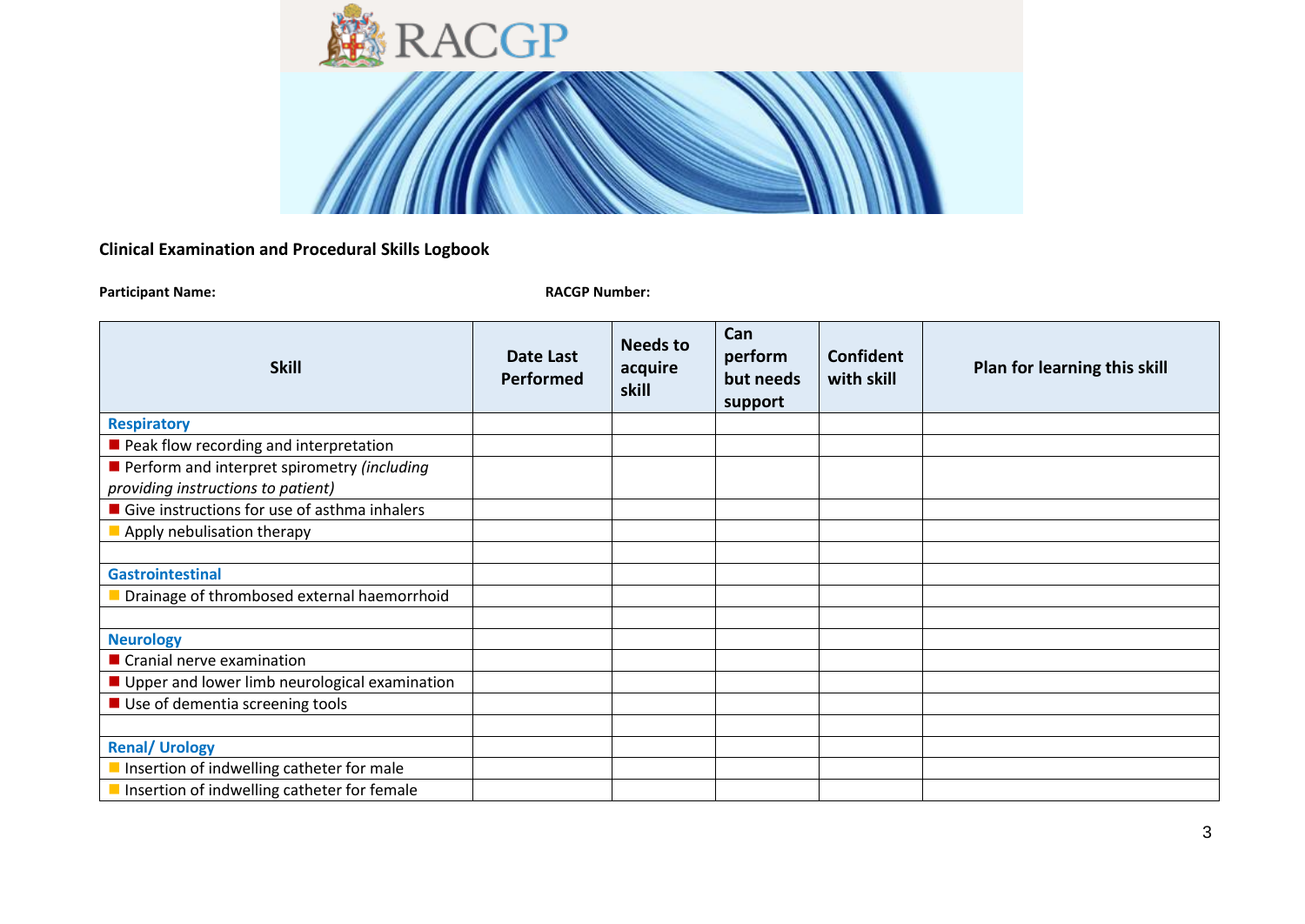

| <b>Skill</b>                                     | <b>Date Last</b><br><b>Performed</b> | <b>Needs to</b><br>acquire<br>skill | Can<br>perform<br>but needs<br>support | Confident<br>with skill | Plan for learning this skill |
|--------------------------------------------------|--------------------------------------|-------------------------------------|----------------------------------------|-------------------------|------------------------------|
| <b>Endocrine</b>                                 |                                      |                                     |                                        |                         |                              |
| Finger-prick blood sugar level                   |                                      |                                     |                                        |                         |                              |
|                                                  |                                      |                                     |                                        |                         |                              |
| <b>Haematology</b>                               |                                      |                                     |                                        |                         |                              |
| Venesection for haemachromatosis                 |                                      |                                     |                                        |                         |                              |
| Intravenous iron infusion                        |                                      |                                     |                                        |                         |                              |
|                                                  |                                      |                                     |                                        |                         |                              |
| <b>Nose and Throat</b>                           |                                      |                                     |                                        |                         |                              |
| Use of nasal speculum                            |                                      |                                     |                                        |                         |                              |
| Removal of foreign body from nose                |                                      |                                     |                                        |                         |                              |
| Epistaxis management - packing                   |                                      |                                     |                                        |                         |                              |
| Epistaxis management - silver nitrate            |                                      |                                     |                                        |                         |                              |
| cauterisation                                    |                                      |                                     |                                        |                         |                              |
|                                                  |                                      |                                     |                                        |                         |                              |
| Ear                                              |                                      |                                     |                                        |                         |                              |
| Use of auroscope                                 |                                      |                                     |                                        |                         |                              |
| Removal of foreign body from ear canal           |                                      |                                     |                                        |                         |                              |
| $\blacksquare$ Insertion and removal of ear wick |                                      |                                     |                                        |                         |                              |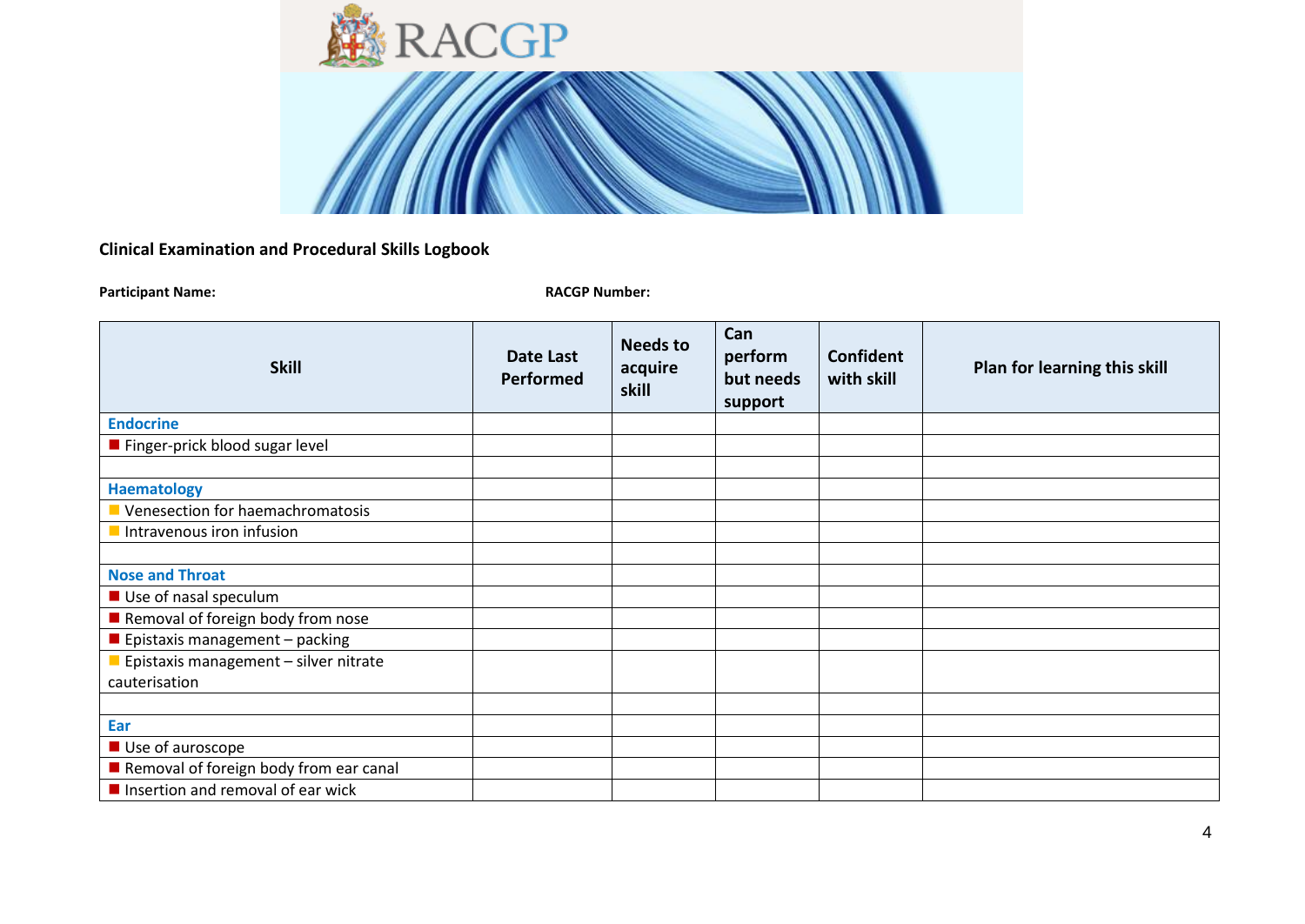

| <b>Skill</b>                                   | Date Last<br><b>Performed</b> | <b>Needs to</b><br>acquire<br>skill | Can<br>perform<br>but needs<br>support | Confident<br>with skill | Plan for learning this skill |
|------------------------------------------------|-------------------------------|-------------------------------------|----------------------------------------|-------------------------|------------------------------|
| $\blacksquare$ Ear syringing                   |                               |                                     |                                        |                         |                              |
| $\blacksquare$ Micro suctioning of ear wax     |                               |                                     |                                        |                         |                              |
| Interpretation of audiogram                    |                               |                                     |                                        |                         |                              |
| Pneumotoscopy                                  |                               |                                     |                                        |                         |                              |
|                                                |                               |                                     |                                        |                         |                              |
| <b>Eye</b>                                     |                               |                                     |                                        |                         |                              |
| Visual acuity assessment                       |                               |                                     |                                        |                         |                              |
| Visual fields                                  |                               |                                     |                                        |                         |                              |
| $\blacksquare$ Eyelid eversion                 |                               |                                     |                                        |                         |                              |
| Irrigation of eye                              |                               |                                     |                                        |                         |                              |
| Corneal reflexes                               |                               |                                     |                                        |                         |                              |
| ■ Fluorescein staining of eye                  |                               |                                     |                                        |                         |                              |
| Colour vision assessment using Ishihara charts |                               |                                     |                                        |                         |                              |
| Use of ophthalmoscope                          |                               |                                     |                                        |                         |                              |
| Use of slit lamp                               |                               |                                     |                                        |                         |                              |
| ■ Topical anaesthetic administration to eye    |                               |                                     |                                        |                         |                              |
| Removal of corneal foreign body                |                               |                                     |                                        |                         |                              |
| Removal of sub-tarsal foreign body             |                               |                                     |                                        |                         |                              |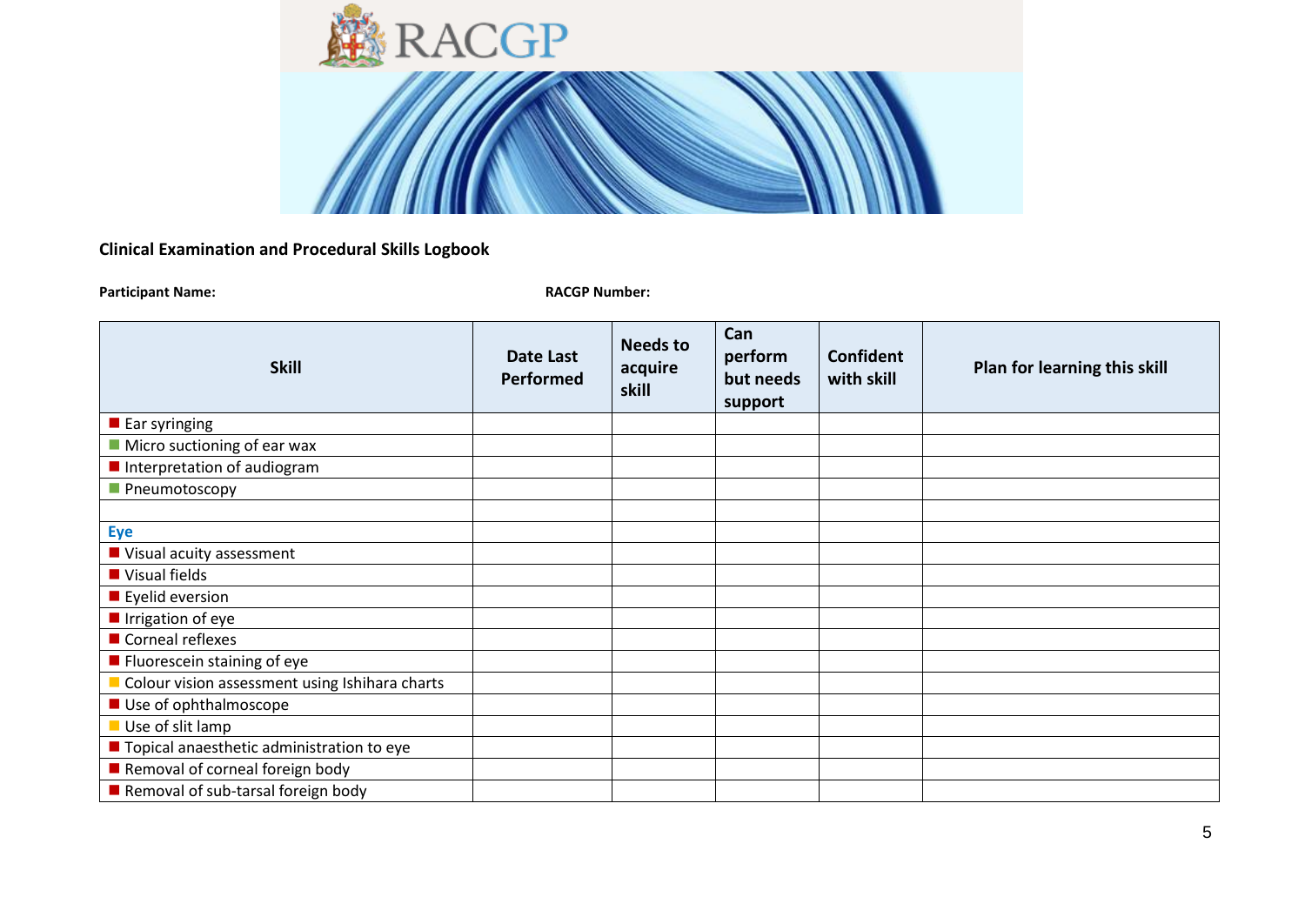

| <b>Skill</b>                                 | <b>Date Last</b><br>Performed | <b>Needs to</b><br>acquire<br>skill | Can<br>perform<br>but needs<br>support | Confident<br>with skill | Plan for learning this skill |
|----------------------------------------------|-------------------------------|-------------------------------------|----------------------------------------|-------------------------|------------------------------|
| ■ Tonometry                                  |                               |                                     |                                        |                         |                              |
|                                              |                               |                                     |                                        |                         |                              |
| <b>Dental</b>                                |                               |                                     |                                        |                         |                              |
| Management of avulsed tooth                  |                               |                                     |                                        |                         |                              |
|                                              |                               |                                     |                                        |                         |                              |
| <b>Women's Health</b>                        |                               |                                     |                                        |                         |                              |
| Pelvic examination                           |                               |                                     |                                        |                         |                              |
| ■ Cervical screening test                    |                               |                                     |                                        |                         |                              |
| STI specimen explanation and collection      |                               |                                     |                                        |                         |                              |
| Hormonal (eg Implanon) insertion and removal |                               |                                     |                                        |                         |                              |
| Intrauterine contraceptive device removal    |                               |                                     |                                        |                         |                              |
| <b>Breast examination</b>                    |                               |                                     |                                        |                         |                              |
|                                              |                               |                                     |                                        |                         |                              |
| <b>Men's Health</b>                          |                               |                                     |                                        |                         |                              |
| Hormone (eg Zoladex) implant insertion       |                               |                                     |                                        |                         |                              |
| STI specimen explanation and collection      |                               |                                     |                                        |                         |                              |
|                                              |                               |                                     |                                        |                         |                              |
| <b>Pregnancy</b>                             |                               |                                     |                                        |                         |                              |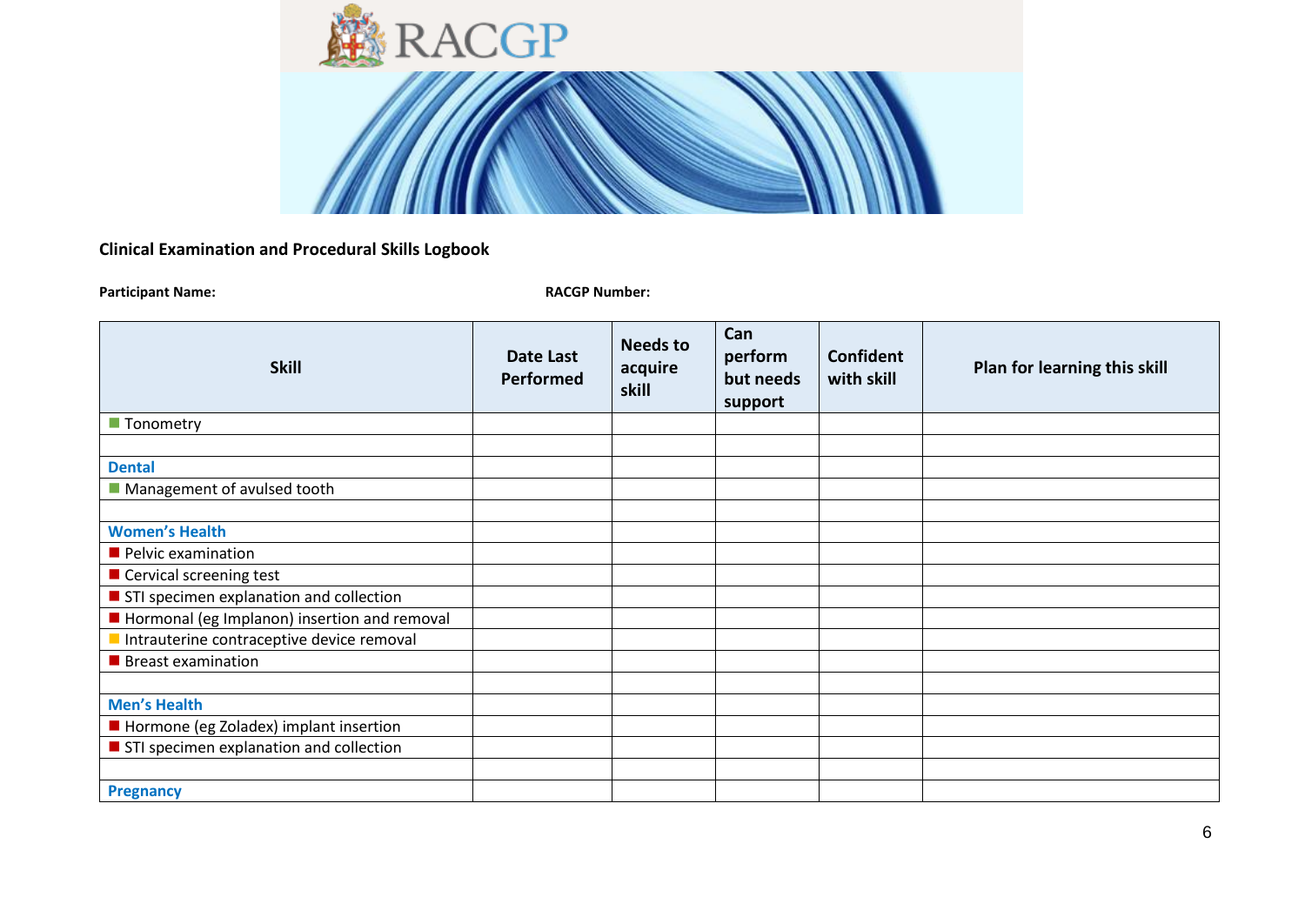

| <b>Skill</b>                                   | Date Last<br>Performed | <b>Needs to</b><br>acquire<br>skill | Can<br>perform<br>but needs<br>support | <b>Confident</b><br>with skill | Plan for learning this skill |
|------------------------------------------------|------------------------|-------------------------------------|----------------------------------------|--------------------------------|------------------------------|
| Foetal heart rate determination                |                        |                                     |                                        |                                |                              |
| ■ Fundal height assessment                     |                        |                                     |                                        |                                |                              |
| Determine foetal positioning                   |                        |                                     |                                        |                                |                              |
| ■ Urine pregnancy testing                      |                        |                                     |                                        |                                |                              |
|                                                |                        |                                     |                                        |                                |                              |
| <b>Child Health</b>                            |                        |                                     |                                        |                                |                              |
| ■ 6-week baby check                            |                        |                                     |                                        |                                |                              |
| Developmental assessment                       |                        |                                     |                                        |                                |                              |
| Assessment of hydration status                 |                        |                                     |                                        |                                |                              |
| ■ Vaccination of infants and children          |                        |                                     |                                        |                                |                              |
| Suprapubic aspirate/ catheterisation for clean |                        |                                     |                                        |                                |                              |
| urine sample                                   |                        |                                     |                                        |                                |                              |
|                                                |                        |                                     |                                        |                                |                              |
| <b>Rheumatology/ Musculoskeletal</b>           |                        |                                     |                                        |                                |                              |
| Ankle sprain strapping                         |                        |                                     |                                        |                                |                              |
| Shoulder joint aspiration/injection            |                        |                                     |                                        |                                |                              |
| Knee joint aspiration/ injection               |                        |                                     |                                        |                                |                              |
| Bursae injection eg patella or subacromial     |                        |                                     |                                        |                                |                              |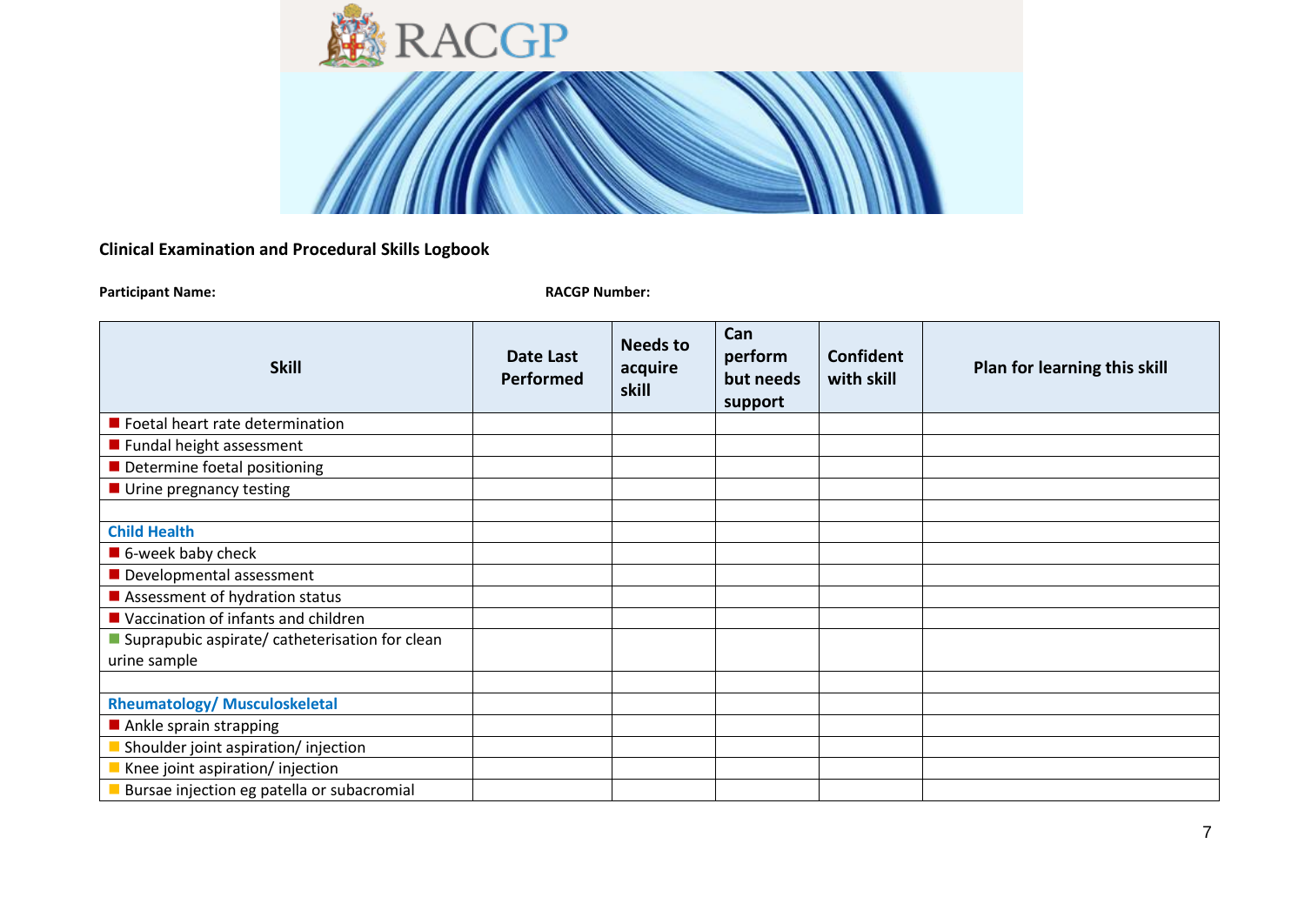

| <b>Skill</b>                                           | Date Last<br>Performed | <b>Needs to</b><br>acquire<br>skill | Can<br>perform<br>but needs<br>support | Confident<br>with skill | Plan for learning this skill |
|--------------------------------------------------------|------------------------|-------------------------------------|----------------------------------------|-------------------------|------------------------------|
| Lateral epicondyle injection                           |                        |                                     |                                        |                         |                              |
| Application of back slab for undisplaced               |                        |                                     |                                        |                         |                              |
| common fractures                                       |                        |                                     |                                        |                         |                              |
| Application of full plaster for undisplaced            |                        |                                     |                                        |                         |                              |
| common fractures                                       |                        |                                     |                                        |                         |                              |
| Removal of plaster                                     |                        |                                     |                                        |                         |                              |
| Splinting of musculoskeletal injuries                  |                        |                                     |                                        |                         |                              |
| Reduce dislocated radial head (pulled elbow)           |                        |                                     |                                        |                         |                              |
| Digital nerve block                                    |                        |                                     |                                        |                         |                              |
|                                                        |                        |                                     |                                        |                         |                              |
| <b>Dermatology</b>                                     |                        |                                     |                                        |                         |                              |
| Use of dermatoscope                                    |                        |                                     |                                        |                         |                              |
| Punch biopsy                                           |                        |                                     |                                        |                         |                              |
| Shave biopsy                                           |                        |                                     |                                        |                         |                              |
| Excisional biopsy                                      |                        |                                     |                                        |                         |                              |
| $\blacksquare$ Therapeutic excisions eg sebaceous cyst |                        |                                     |                                        |                         |                              |
| Electrocautery                                         |                        |                                     |                                        |                         |                              |
| Cryotherapy                                            |                        |                                     |                                        |                         |                              |
| Repair of simple laceration $-$ sutures                |                        |                                     |                                        |                         |                              |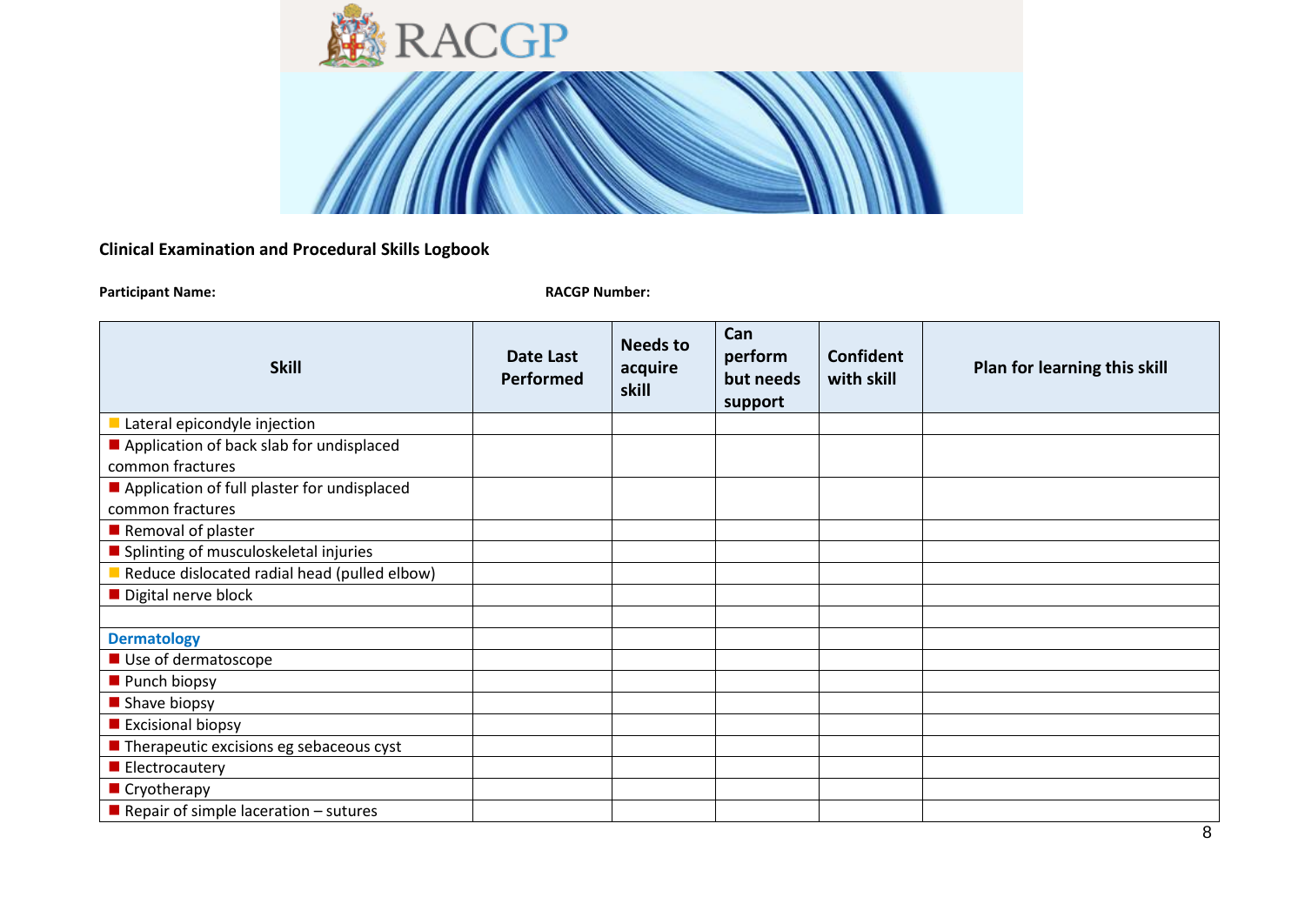

| <b>Skill</b>                                             | Date Last<br>Performed | <b>Needs to</b><br>acquire<br>skill | Can<br>perform<br>but needs<br>support | <b>Confident</b><br>with skill | Plan for learning this skill |
|----------------------------------------------------------|------------------------|-------------------------------------|----------------------------------------|--------------------------------|------------------------------|
| Repair of simple laceration $-$ glue                     |                        |                                     |                                        |                                |                              |
|                                                          |                        |                                     |                                        |                                |                              |
| <b>Dermatology cont.</b>                                 |                        |                                     |                                        |                                |                              |
| Drainage of subungual haematoma                          |                        |                                     |                                        |                                |                              |
| Incision and drainage of abscess                         |                        |                                     |                                        |                                |                              |
| Removal of ingrown toenail                               |                        |                                     |                                        |                                |                              |
| Advanced skin cancer techniques eg flaps, grafts         |                        |                                     |                                        |                                |                              |
|                                                          |                        |                                     |                                        |                                |                              |
| <b>Trauma</b>                                            |                        |                                     |                                        |                                |                              |
| Removal of superficial foreign body                      |                        |                                     |                                        |                                |                              |
| ■ Wound debridement                                      |                        |                                     |                                        |                                |                              |
| Deep laceration repair                                   |                        |                                     |                                        |                                |                              |
| Localised wound infiltration with anaesthetic            |                        |                                     |                                        |                                |                              |
| <b>Dimensional Dimessing application including burns</b> |                        |                                     |                                        |                                |                              |
|                                                          |                        |                                     |                                        |                                |                              |
| <b>Resuscitation</b>                                     |                        |                                     |                                        |                                |                              |
| ■ Bag and mask ventilation                               |                        |                                     |                                        |                                |                              |
| Oral airway insertion                                    |                        |                                     |                                        |                                |                              |